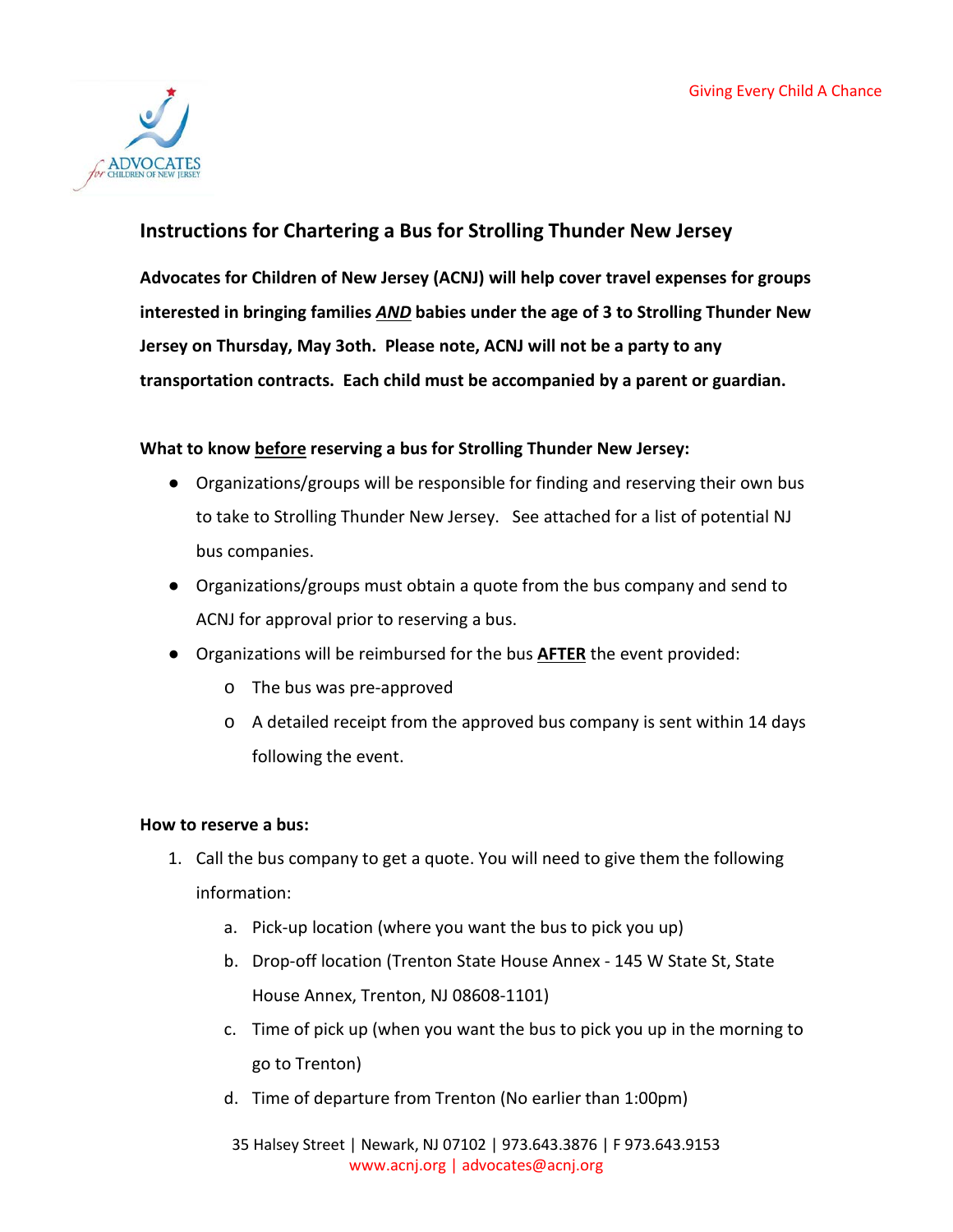- e. How many buses you will need (ask about the number of seats on each bus)
- 2. Questions to ask the bus company
	- a. Does the bus have seatbelts? (Necessary for most car seats)
	- b. Can you bring car seats on the bus and what types of car seats? (Make sure the bus can accommodate both front facing and rear facing car sets as well as booster seats).
- 3. Once you have confirmed all information, the bus company will give you a quote.
- 4. The quote must be submitted to ACNJ for approval.
- 5. Once you have received approval from ACNJ, you may reserve the bus.
- 6. Please obtain a final invoice for the bus and send to ACNJ within 14 days following the event. Only items that appear on the invoice will be reimbursed.

Questions? Please contact Patricia Canning - [pcanning@acnj.org](mailto:pcanning@acnj.org) or 973-643-3876 ext. 219